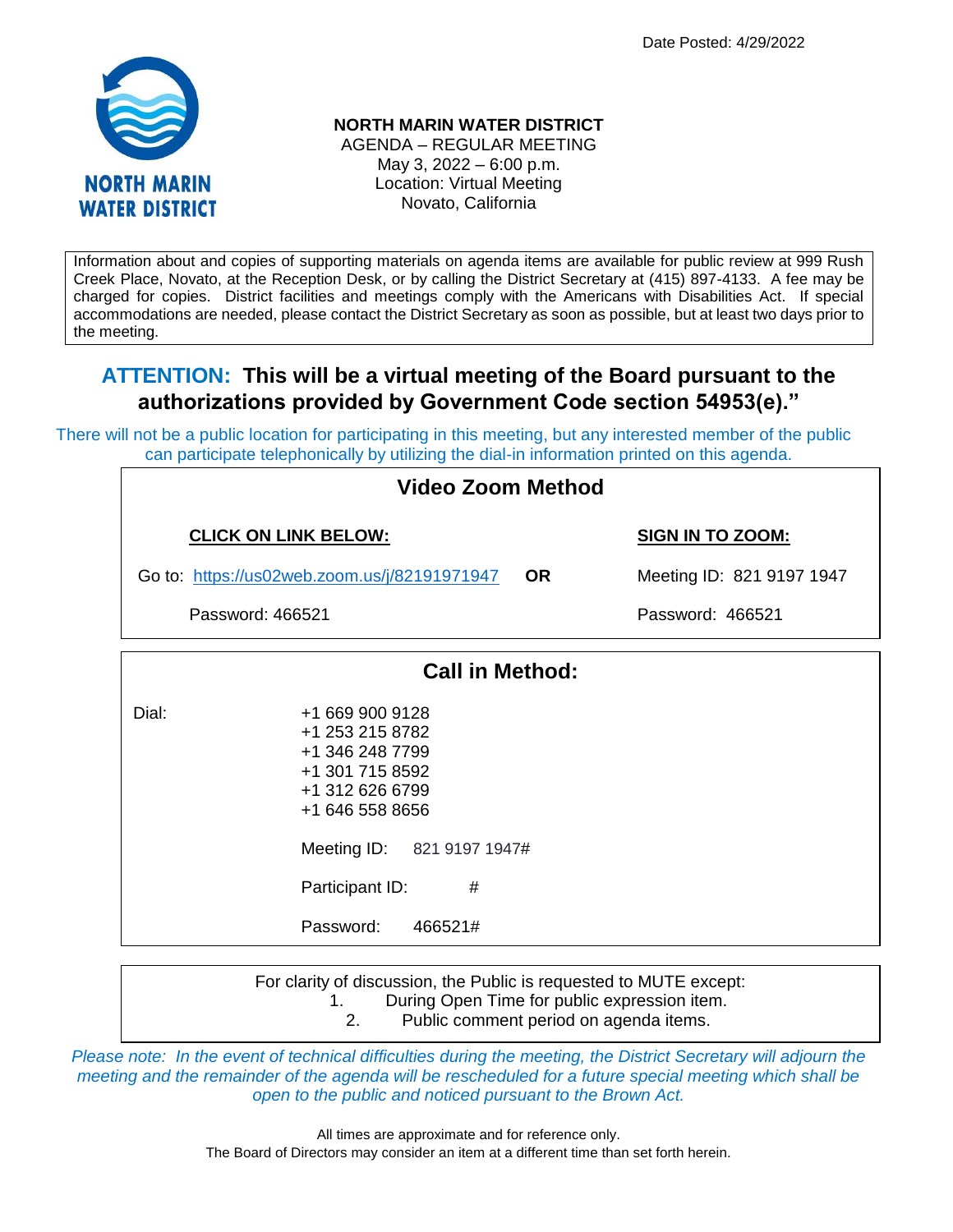| Est.<br>Time | Item | <b>Subject</b>                                              |
|--------------|------|-------------------------------------------------------------|
| 6:00 p.m.    |      | <b>CALL TO ORDER</b>                                        |
|              |      | <b>APPROVE MINUTES FROM REGULAR MEETING, April 19, 2022</b> |
|              |      | <b>APPROVE MINUTES FROM SPECIAL MEETING, April 26, 2022</b> |

- 3. *GENERAL MANAGER'S REPORT*
- 4. *OPEN TIME: (Please observe a three-minute time limit)*

This section of the agenda is provided so that the public may express comments on any issues not listed on the agenda that are of interest to the public and within the jurisdiction of the North Marin Water District. When comments are made about matters not on the agenda, Board members can ask questions for clarification, respond to statements or questions from members of the public, refer a matter to staff, or direct staff to place a matter of business on a future agenda. The public may also express comments on agenda items at the time of Board consideration.

### 5. *STAFF/DIRECTORS REPORTS*

#### 6. *QUARTERLY FINANCIAL STATEMENT –* March 31, 2022

## *CONSENT CALENDAR*

The General Manager has reviewed the following items. To his knowledge, there is no opposition to the action. The items can be acted on in one consolidated motion as recommended or may be removed from the Consent Calendar and separately considered at the request of any person.

- 7. **Consent – Approve:**Re-Authorizing Meetings by Teleconference of Legislative Bodies of North Marin Water District **Resolution** Resolution
- 8. *Consent -Approve:* Text for Spring 2022 West Marin "Waterline", Issue 21

### *ACTION CALENDAR*

- 9. *Approve:* Resolution of Appreciation for Drew McIntyre
- 10. **Approve:** Approval of 2022 Loan with Webster Bank to Finance Administration Building, Lab and other Capital Projects
- 11. *Approve:* Administration and Laboratory Upgrade Project Award Construction Contract
- 12. **Approve:** NMWD Administration and Laboratory Upgrade Project Temporary Leases
- 13. **Approve:** Resolution re Consolidation of District Election and Filing Information District Election November 8, 2022

### *INFORMATION ITEMS*

14. Initial Review – Capital Project FY 22/23 & FY 23/24 & Equipment Budget FY 22/23

# 15. *MISCELLANEOUS*

Disbursements - Dated April 21, 2022 Disbursements – Dated April 28, 2022 Marin IJ – North Marin Water District Virtual Community Local Water Supply No.2 Workshop RR Bi Op Public Policy Facilitating Committee Annual Meeting Agenda – May 4, 2022 FY 22 3<sup>rd</sup> Quarter Labor Cost Report Rate Increase Notice on Water Bill – Novato Service Area Rate Increase Notice on Water Bill – West Marin Water Service Area Direct Mailer – Notice of Proposed Water Rate Increases – Novato Service Area